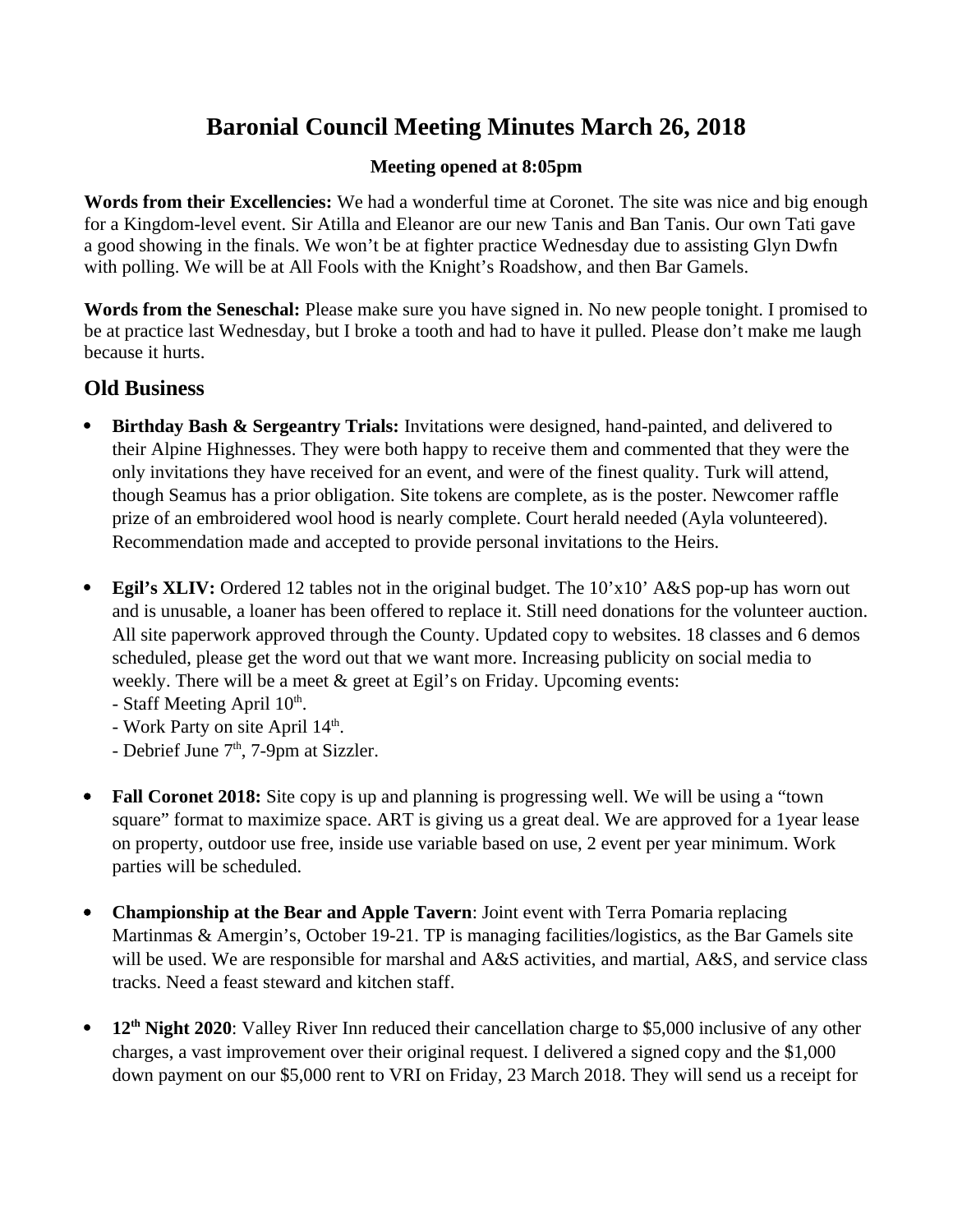the check as soon as it posts and a copy of the countersigned contract that I can forward to Kingdom.

- Once that is done, Marian and I will not be working on  $12<sup>th</sup>$  Night until after Egil's Tourney. Starting in June, we will take stock of what we need to do and I will bring an outline of our proposed additions to the decorations to Council, probably in July. Next fall we will get organized so that we can attend  $12<sup>th</sup>$  Night 2019 in Portland with request for meeting space forms, etc. We expect that room reservations for Valley River Inn will go live shortly after 12<sup>th</sup> Night 2019.
- **An Tir West War Pavilion Loan:** Contract drafted and reviewed, and sent to West Kingdom for signature.
- **Baronial Award Medallions:** more info at April Council if Alan's molds arrive.

# **New Business**

**• Officer Applications:** We have several vacancies and others that are coming due for extension or replacement. Please be aware of your warrant status and don't wait until you are 6-9 months out to announce the need for a replacement. If you are interested in Youth Combat or Family Activities, there is a background check requirement. Please announce your intent for either of these early so we can get that process started. Deputies willing to step up to the primary office by the end of the year are also needed for Exchequer and Chronicler.

(Open/Vacant Offices: *Lists, Youth Combat Marshal, and Family Activities Coordinator)*

# **Officer Reports**

# - **Arts & Sciences**

I held two Arts & Sciences nights in March. On Tuesday, Mar. 6, thirteen of us gathered. Alan entertained and educated us about pouring pewter into 1 and 3-part molds. Kirby, Char and Eric poured pewter too, Antonia worked on illuminations, Char and Louisa sewed, Newcomers Enid and Nikki embroidered and made wire dragons, Tessina and Petra stopped by, and Godwyn worked on a second set of heraldry flash cards for the sergeant candidates.

On Tues., Mar. 20, a dozen of us gathered to work on calligraphy for the Sgt. Trials (thank you Antonia for teaching), sew, weave wire, wrap atlatls, write checks, and generally have a pleasant evening.

Arts & Sciences Nights next month will be April 3rd and 17th, the 1<sup>st</sup> and 3rd Tuesdays.

Yseult of Broceliande

# **- Chamberlain**

Not much going on lately. Looking into re-water-proofing pavilions. Checking things over before Birthday Bash & Egil's.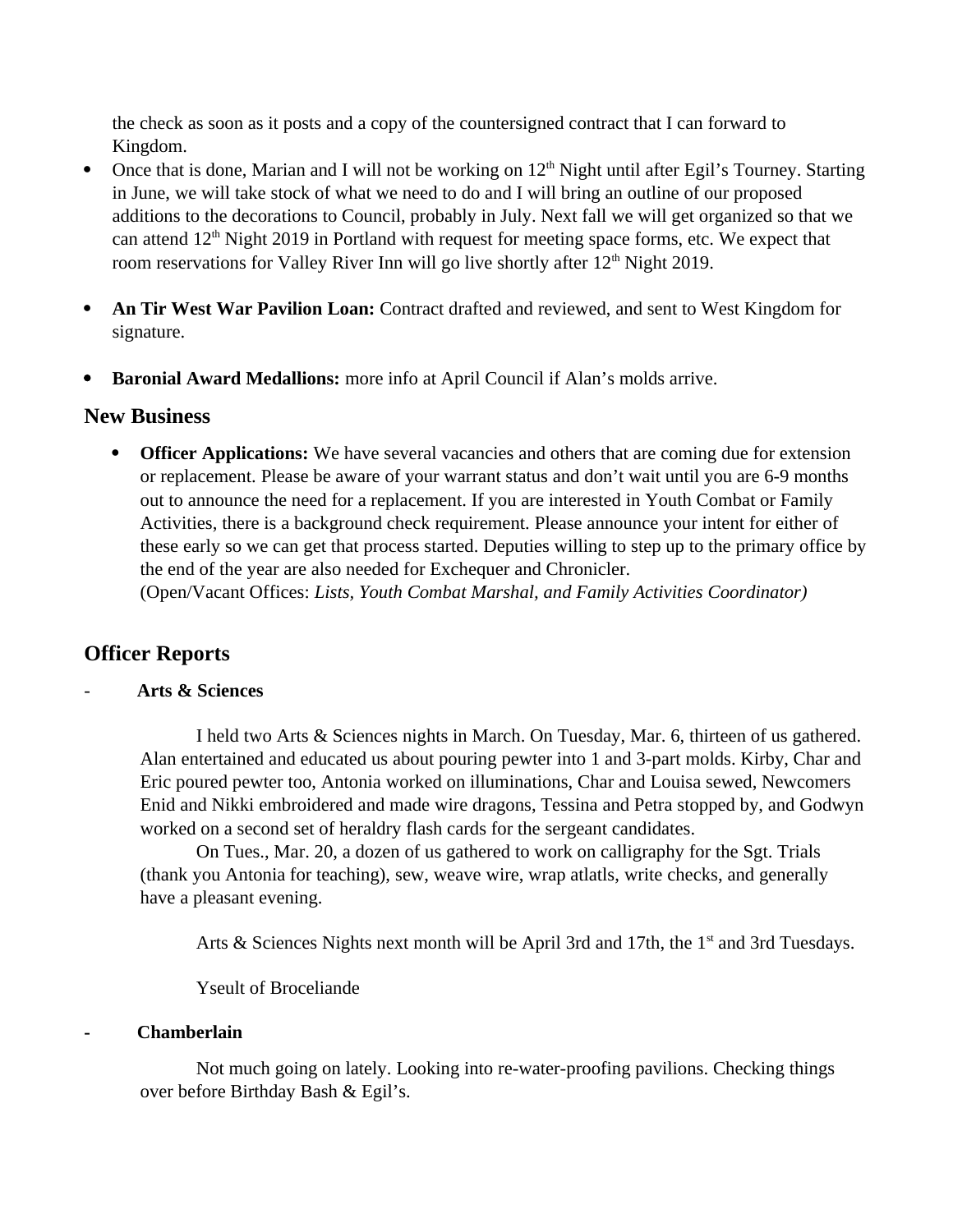#### Kirby Brokkerson

#### **- Chatelaine**

Working through replies to the newcomer surveys. Three new responses, statements like "been a long time and lost interest" (after 5 weeks). We will be receiving a couple of Atenvelt transplants in June. Need help with Newcomer's Camp registration, tokens, and baskets. Working on a new chatelaine banner.

Louisa of Lorne

#### **- Chronicler**

Minutes are complete and distributed. The next Bi-Cranial Bear is due out April  $1<sup>st</sup>$ , 2018. I'm extending my warrant at least until September, but would like a Deputy so we can begin the process of turning duties over in an orderly manner. *All officers are requested to please include me [Wesley.c.worley@gmail.com](mailto:Wesley.c.worley@gmail.com) when you send in your reports, preferably the day before Baronial Council Meeting.* 

Murchadh Monaidh Chraoibhe

#### **- Exchequer**

Current Account Balance: \$21,562.32. We are looking in earnest for a Deputy willing to learn the job and step up as Exchequer in July. Council approved adding Crystal Fleckner as a local signer on the account and removing Janet Bianco.

Godwyn Reynard

# **- Gold Key**

\$135 in sales at Coronet. Second order placed for towels for Egil's, bringing us to 1,380 towels at approximately \$0.41/towel. Design for block print ready.

Alys Meghan Cattwyn

# **- Herald**

Not present, no report. Heralded at Coronet.

Aelis de la Rose

#### **- Marshal**

Fighter practice is happening with good attendance, no injuries, new fighters and a full set of loaner gear available.

Anton Ray

**- Archery Marshal**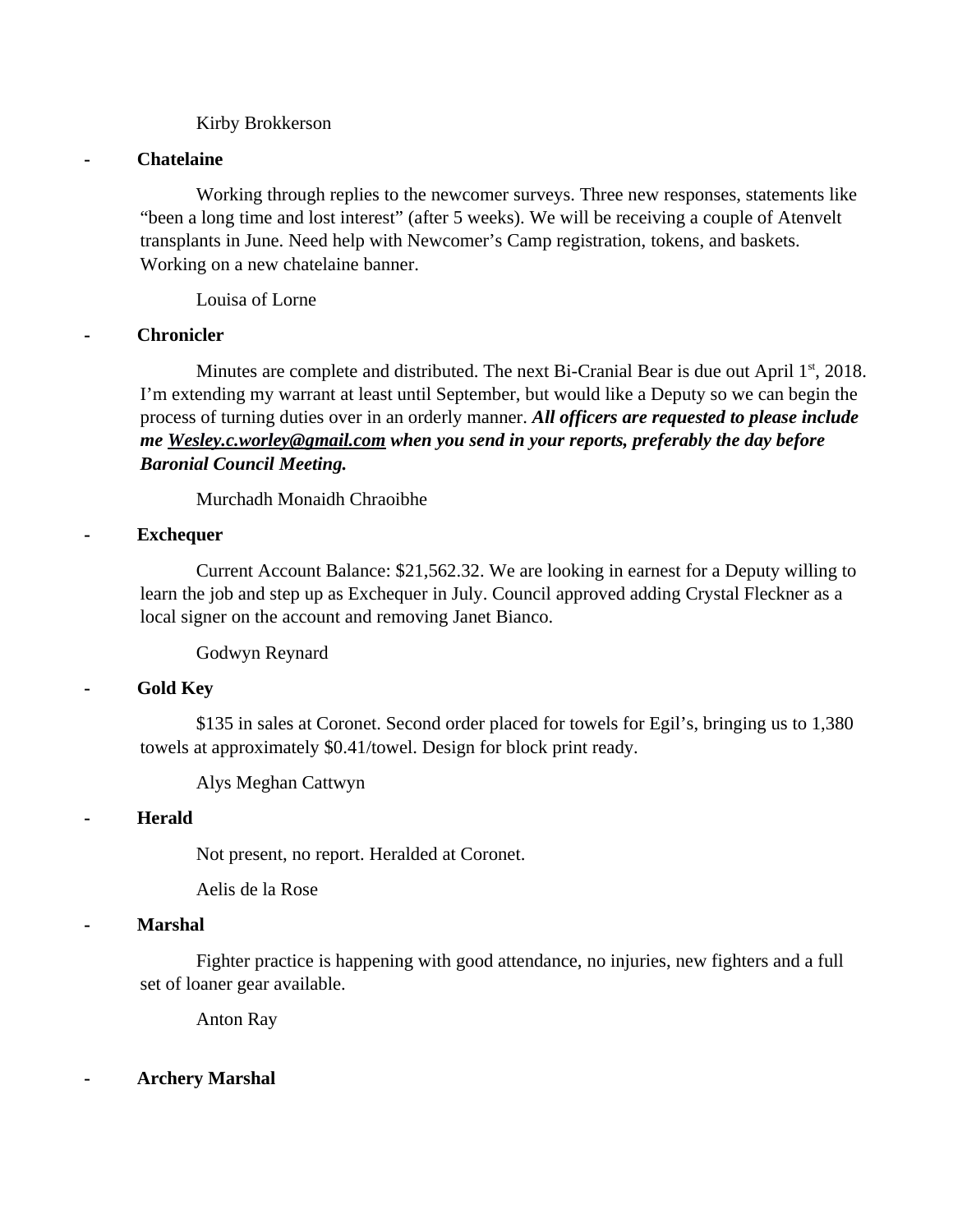For the month of March, we have been holding local practices at BowTech on Monday afternoons from 4-6pm, use of the range is free.

BowTech is located just north of Eugene on Highway 99 near the Eugene airport.

Depending on the weather and temperatures, I'm hoping to start having outdoor practices again about the first week of April, either this week or the start of next week, I will be getting prices for straw bales to be used at the Coburg range and Egils. I will also need to figure out and arrange pick up and delivery of the bales once they are paid for. We are averaging 2-4 people per practice, I am expecting more people to attend after we transition to the outdoor range, and as we get better weather and more evening light.

Eobhan: We are also looking into a source for saunders mats and other alternate targets. Thanks to Iurii for all the work in finding another indoor range so quickly after West  $11<sup>th</sup>$ 's abrupt closure.

Iurii Levchenich

#### **- Cut & Thrust Marshal**

Slow but growing. Nie is our newest Suited-up fighter. Loaner gear is working well. We are not going to order gauntlets as the vendor keeps playing games with sizes & availability. We will piece together our own and save approximately \$800.

Anton Ray

#### **- Rapier Marshal**

Nothing to report.

William Jakes

#### **- Thrown Weapons Marshal**

There will be thrown weapons, traditional and darts, at Birthday Bash. Darts occurs the  $2<sup>nd</sup>$  and 4<sup>th</sup> Wednesdays at the Wetlands Bar and on the 3<sup>rd</sup> Wed. at the Alibi Tavern. We get 6 to 10 people attending.

Kevin Sorok

#### **- Scribe**

Not present, no report.

Antonia Crivelli

#### **- Seneschal**

I will be stepping down in September, so please think about volunteering for the position.

William Jakes

#### **- Thingmakers & Regalia**